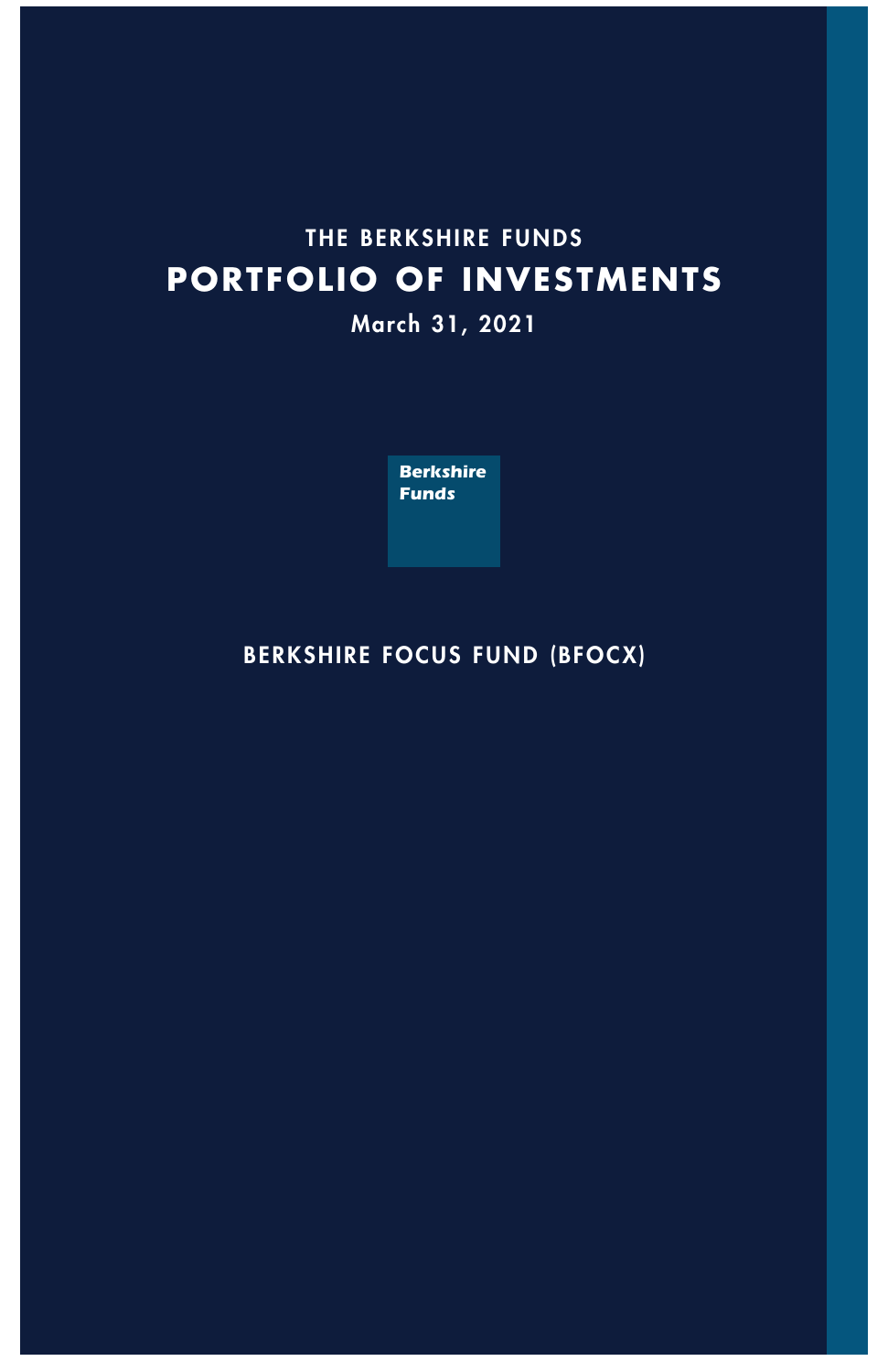### **PORTFOLIO OF INVESTMENTS - BERKSHIRE FOCUS FUND March 31, 2021 (Unaudited)**

| <b>Shares</b>      |                                                        | Value                    |
|--------------------|--------------------------------------------------------|--------------------------|
|                    | <b>COMMON STOCKS - 99.05%</b>                          | \$<br>866,954,526        |
|                    | (Cost \$859,644,577)                                   |                          |
|                    | AEROSPACE - 0.00%                                      | 306                      |
| 10                 | Virgin Galactic Holdings, Inc. (Class A) *             | 306                      |
|                    | <b>AUTOMOBILE MANUFACTURERS - 10.11%</b>               | 88,497,554               |
| 10                 | Fisker Inc. *                                          | 172                      |
| 10                 | Li Auto, Inc. - ADR                                    | 250                      |
| 10                 | NIO, Inc. - ADR                                        | 390                      |
| 79,590             | Tesla, Inc. *                                          | 53,160,549               |
| 462,510<br>508,000 | Volkswagen AG. - ADR<br>XPeng, Inc. - ADR              | 16,789,113<br>18,547,080 |
|                    |                                                        |                          |
|                    | <b>BANKS - 1.05%</b>                                   | 9,180,756                |
| 10                 | Signature Bank                                         | 2,261                    |
| 64,560             | Silvergate Capital Corporation. (Class A) *            | 9,178,495                |
|                    | <b>BIOTECHNOLOGY - 0.00%</b>                           | 2,404                    |
| 10                 | CRISPR Therapeutics AG (Switzerland) *                 | 1,219                    |
| 10                 | Intellia Therapeutics, Inc. *                          | 803                      |
| 10                 | Invitae Corporation *                                  | 382                      |
|                    | <b>BUSINESS SOFTWARE &amp; SERVICES - 22.04%</b>       | 192,950,105              |
| 10                 | Adobe, Inc. *                                          | 4,754                    |
| 10                 | Atlassian Corporation PLC (Class A) * (United Kingdom) | 2,108                    |
| 216,220            | Bill.com Holdings, Inc. *                              | 31,460,010               |
| 10                 | Coupa Software Incorporated *                          | 2,545                    |
| 468,080            | Digital Turbine, Inc. *                                | 37,614,909               |
| 10                 | DocuSign, Inc. *                                       | 2,025                    |
| 80,390             | HubSpot, Inc. *                                        | 36,513,942               |
| 10                 | Magnite, Inc. *                                        | 416                      |
| 10                 | MicroStrategy Incorporated *                           | 6,788                    |
| 10                 | Microsoft Corp.                                        | 2,358                    |
| 10                 | MongoDB, Inc. (Class A) *                              | 2,674                    |
| 10                 | Palantir Technologies Inc. *                           | 233                      |
| 10                 | Paycom Software, Inc. *                                | 3,701                    |
| 10                 | Paylocity Holding Corporation                          | 1,798                    |
| 10                 | ServiceNow, Inc.                                       | 5,001                    |
| 153,780            | Snowflake Inc. (Class A) *                             | 35,258,678               |
| 40,910             | The Trade Desk, Inc. (Class A) *                       | 26,659,411               |
| 74,550             | Twilio Inc. (Class A) *                                | 25,403,658               |
| 10                 | Veeva Systems Inc. (Class A) *                         | 2,612                    |
| 10                 | Workday, Inc. (Class A) *                              | 2,484                    |
|                    | <b>CHINA INTERNET SERVICES - 0.00%</b>                 | 5,286                    |
| 10                 | Alibaba Group Holding Ltd. - ADR *                     | 2,267                    |
| 10                 | Baidu, Inc. - ADR *                                    | 2,176                    |
| 10                 | JD.com, Inc. - ADR *                                   | 843                      |
|                    | <b>COMMUNICATION SERVICES - 0.00%</b>                  | 6,192                    |
| 10                 | RingCentral, Inc. (Class A) *                          | 2,979                    |
| 10<br>10           | Zoom Video Communications, Inc. *                      | 3,213                    |
|                    | <b>CONSUMER ELECTRONICS - 1.90%</b>                    | 16,609,050               |
|                    | Apple, Inc.                                            | 1,222                    |
| 443,230            | Sonos, Inc. *                                          | 16,607,828               |
|                    | <b>CYBERSECURITY EQUIPMENT &amp; SERVICES - 2.55%</b>  | 22,352,271               |
|                    |                                                        |                          |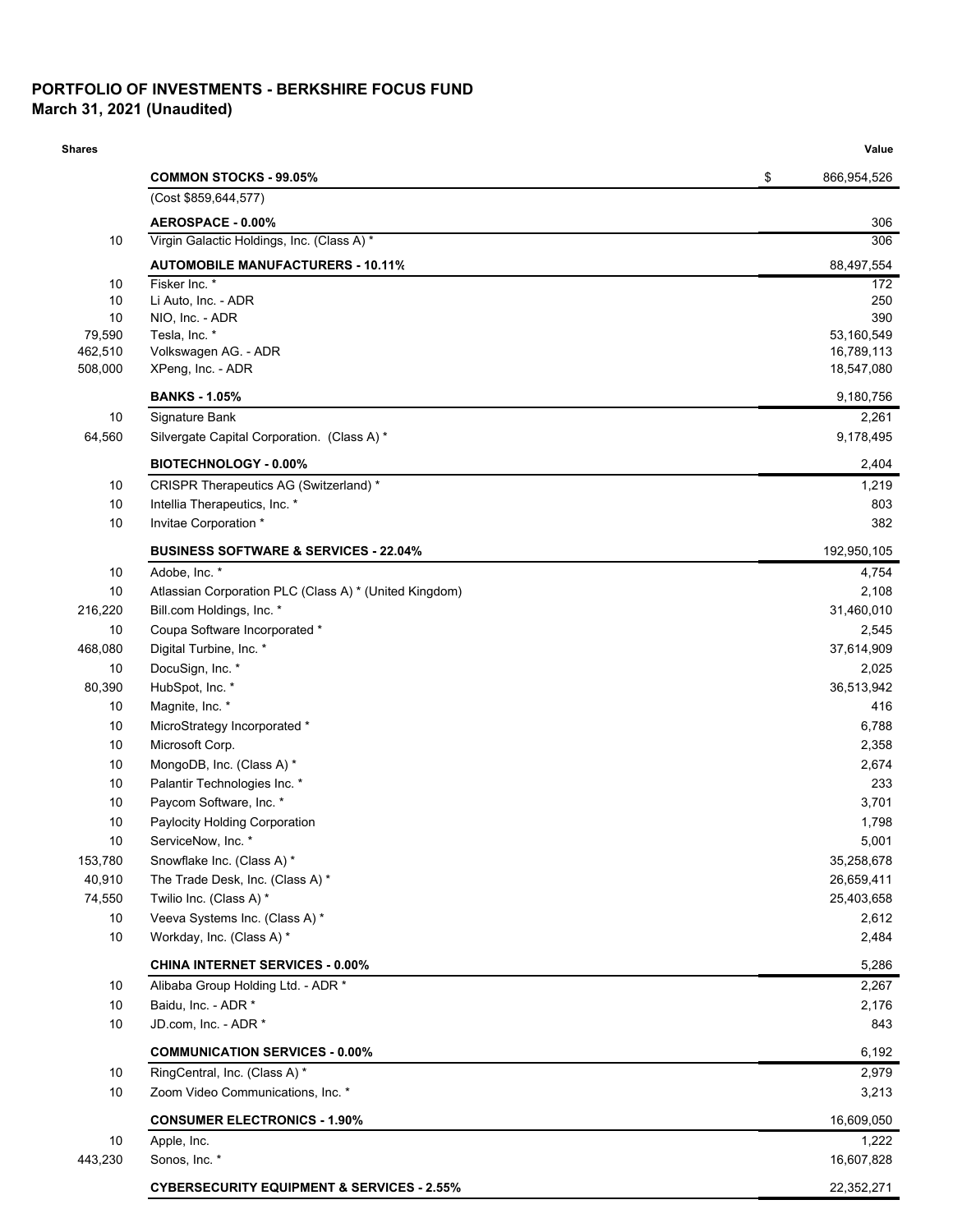| 122,450       | CrowdStrike Holdings, Inc. (Class A) *                   | 22,348,350          |
|---------------|----------------------------------------------------------|---------------------|
| 10            | Okta, Inc. (Class A) *                                   | 2,204               |
| 10            | Zscaler, Inc. *                                          | 1,717               |
|               | <b>ELECTRIC BATTERIES - 0.00%</b>                        | 447                 |
| 10            | QuantumScape Corporation *                               | 447                 |
|               | <b>ENTERTAINMENT - 3.92%</b>                             | 34,322,016          |
| 10            | fuboTV, Inc. *                                           | 221                 |
| 10            | Netflix, Inc. *                                          | 5,217               |
| 10<br>153,700 | Roku, Inc. (Class A) *<br>Sea Limited * (Singapore)      | 3,258<br>34,310,451 |
| 10            | Skillz, Inc. *                                           | 190                 |
| 10            | Spotify Technology S.A. (Luxembourg)                     | 2,679               |
|               | <b>FITNESS &amp; LEISURE - 3.56%</b>                     | 31,126,765          |
| 276,830       | Peloton Interactive, Inc. (Class A) *                    | 31,126,765          |
|               | <b>FUEL CELL - 0.00%</b>                                 | 358                 |
| 10            | Plug Power Inc. *                                        | 358                 |
|               | <b>HEALTHCARE - 0.00%</b>                                | 1,817               |
| 10            | Teladoc Health, Inc. *                                   | 1,817               |
|               | <b>INTERNET SERVICES - 19.85%</b>                        | 173,761,841         |
| 10            | Airbnb, Inc. (Class A) *                                 | 1,879               |
| 10            | Alphabet, Inc. (Class A) *                               | 20,625              |
| 10            | Amazon.com, Inc. *                                       | 30,941              |
| 73,450        | Carvana Co. (Class A) *                                  | 19,273,280          |
| 307,130       | Chegg, Inc. *                                            | 26,308,756          |
| 10            | Chewy, Inc. (Class A) *                                  | 847                 |
| 184,050       | Etsy, Inc. *                                             | 37, 117, 363        |
| 10            | Match Group, Inc. *                                      | 1,374               |
| 10            | MercadoLibre, Inc. * (Argentina)                         | 14,721              |
| 32,620        | Shopify Inc. (Class A) * (Canada)                        | 36,094,030          |
| 93,380        | Wayfair Inc. (Class A) *                                 | 29,391,355          |
| 196,750       | Zillow Group, Inc. *                                     | 25,506,670          |
|               | <b>INTERNET SOCIAL MEDIA - 3.48%</b>                     | 30,436,356          |
| 10            | Facebook, Inc. (Class A) *                               | 2,945               |
| 411,080       | Pinterest, Inc. (Class A) *                              | 30,432,252          |
| 10            | Snap, Inc. (Class A) *                                   | 523                 |
| 10            | Twitter, Inc. *                                          | 636                 |
|               | IT FINANCIAL SERVICES - 8.60%                            | 75,361,475          |
| 10            | Mastercard Incorporated (Class A)                        | 3,560               |
| 161,050       | PayPal Holdings, Inc. *                                  | 39,109,382          |
| 159,650       | Square, Inc. (Class A) *                                 | 36,248,533          |
|               | LIFE SCIENCES TOOLS & SERVICES - 1.58%                   | 13,785,488          |
| 10            | 10x Genomics, Inc. *                                     | 1,810               |
| 413,800       | Pacific Biosciences of California, Inc. *                | 13,783,678          |
|               | <b>SEMICONDUCTOR - 4.78%</b>                             | 41,825,404          |
| 10            | Advanced Micro Devices, Inc. *                           | 785                 |
| 10            | Ambarella, Inc. *                                        | 1,004               |
| 10            | Marvell Technology Group Ltd. (Bermuda)                  | 490                 |
| 10            | Micron Technology, Inc. *                                | 882                 |
| 78,320        | NVIDIA Corp.                                             | 41,817,398          |
| 10            | Qorvo, Inc. *                                            | 1,827               |
| 10            | Skyworks Solutions, Inc.                                 | 1,835               |
| 10            | Taiwan Semiconductor Manufacturing Company Limited - ADR | 1,183               |
|               | <b>SEMICONDUCTOR EQUIPMENT - 5.74%</b>                   | 50,240,263          |
| 375,950       | Applied Materials, Inc.                                  | 50,226,920          |
| 10            | ASML Holding N.V. - ADR                                  | 6,174               |
| 10            | Lam Research Corp.                                       | 5,952               |
| 10            | Teradyne, Inc.                                           | 1,217               |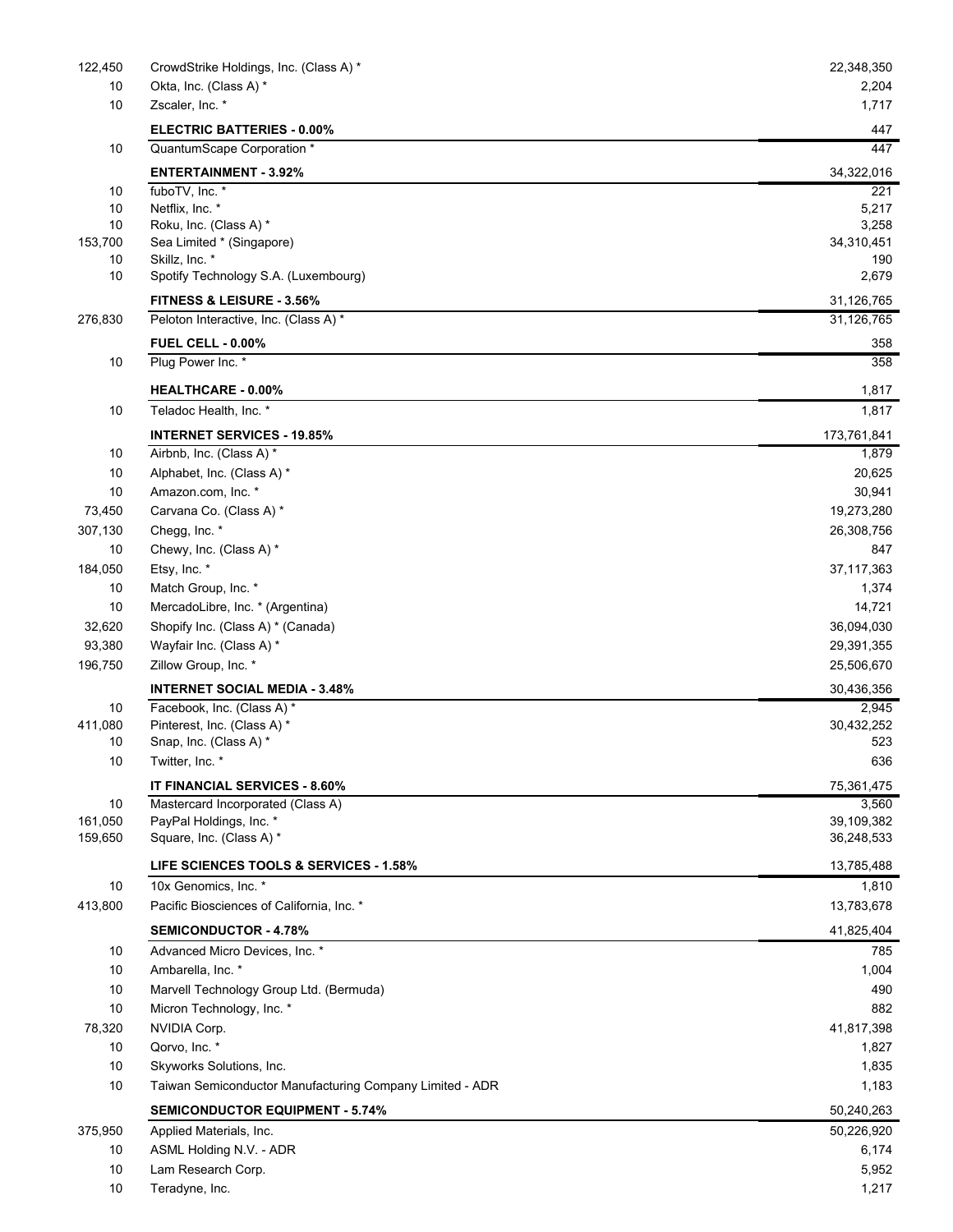|         | <b>SPECIALTY RETAIL - 2.09%</b>                  | 18,297,722        |
|---------|--------------------------------------------------|-------------------|
| 30.670  | RH <sup>*</sup>                                  | 18,297,722        |
|         | <b>SPORTS ENTERTAINMENT &amp; GAMING - 7.79%</b> | 68,190,650        |
| 641,170 | DraftKings Inc. *                                | 39,322,956        |
| 275,350 | Penn National Gaming, Inc. *                     | 28,867,694        |
|         | <b>EXCHANGE TRADED FUNDS - 1.00%</b>             | 8,741,765         |
|         | (Cost \$8,320,817)                               |                   |
| 10      | Invesco QQQ ETF                                  | 3,191             |
| 35,880  | VanEck Vectors® Semiconductor ETF                | 8,738,574         |
|         | <b>TOTAL INVESTMENT SECURITIES - 100.05%</b>     | 875,696,291       |
|         | (Cost \$867,965,394)                             |                   |
|         | Liabilities in Excess of Other Assets - -0.05%   | (435, 384)        |
|         | <b>NET ASSETS - 100.00%</b>                      | \$<br>875,260,907 |
|         | Equivalent to \$40.67 Per Share                  |                   |

\* Non-income producing.

ADR - American Depositary Receipt.

### 1. SECURITY TRANSACTIONS

The cost of total investment securities owned at March 31, 2021, was \$867,965,394. At March 31, 2021, the composition of gross unrealized appreciation (the excess of value over tax cost) and depreciation (the excess of tax cost over value) of investments was as follows: \*

| Unrealized Gain \$ | 39.660.873   |
|--------------------|--------------|
| Unrealized Loss    | (31,929,976) |
| Unrealized Gain \$ | 7.730.897    |

\*Because tax adjustments are calculated annually, the above table does not reflect tax adjustments. For the previous fiscal year's federal income tax information, please refer to the Notes to Financial Statements section of the Fund's most recent semi-annual or annual report.

#### 2. SECURITIES VALUATION

The Fund's portfolio securities are valued as of the close of the regular session of trading on the New York Stock Exchange (the "NYSE"), normally 4:00 p.m., Eastern time. Securities which are traded on stock exchanges or are quoted by Nasdaq are valued at the last reported sale price as of the close of the regular session of trading on the NYSE, or, if not traded, at the most recent bid price. Securities which are traded in the over-the-counter market, and which are not quoted by Nasdaq, are valued at the most recent bid price, as obtained from one or more of the major market makers for such securities. Securities for which market quotations are not readily available are valued at their fair value as determined in good faith in accordance with consistently applied procedures established by and under the general supervision of the Board of Trustees and are categorized in Level 1, 2 or Level 3 when appropriate.

The Trust has adopted accounting standards which establish an authoritative definition of fair value and set out a hierarchy for measuring fair value. These standards require additional disclosures about the various inputs and valuation techniques used to develop the measurements of fair value and a discussion of changes in valuation techniques and related inputs during the period. These standards define fair value as the price that would be received to sell an asset or paid to transfer a liability in an orderly transaction between market participants at the measurement date. The fair value hierarchy is organized into three levels based upon the assumptions (referred to as "inputs") used in pricing the asset or liability. These standards state that "observable inputs" reflect the assumptions market participants would use in pricing the asset or liability based on market data obtained from independent sources and "unobservable inputs" reflect an entity's own assumptions about the assumptions market participants would use in pricing the asset or liability. These inputs are summarized in the three broad levels listed below:

Level 1 – Quoted prices in active markets for identical securities.

Level 2 – Other significant observable inputs (including quoted prices for similar securities, interest rates, prepayment speeds, credit risk, etc.).

Level 3 – Significant unobservable inputs (including the Fund's own assumptions in determining the fair value of investments).

The inputs or methodology used for valuing securities are not necessarily an indication of the risk associated with investing in those securities

The following is a summary of the inputs used to value the Fund's investments as of March 31, 2021:

| <b>Valuation of Inputs and Assets</b> | Level ' | Level 2     | Level 3 | Total |             |
|---------------------------------------|---------|-------------|---------|-------|-------------|
| <b>Common Stocks</b>                  |         | 866.954.526 | ۰       |       | 866.954.526 |
| Exchange Traded Funds                 |         | 8.741.765   |         |       | 8.741.765   |